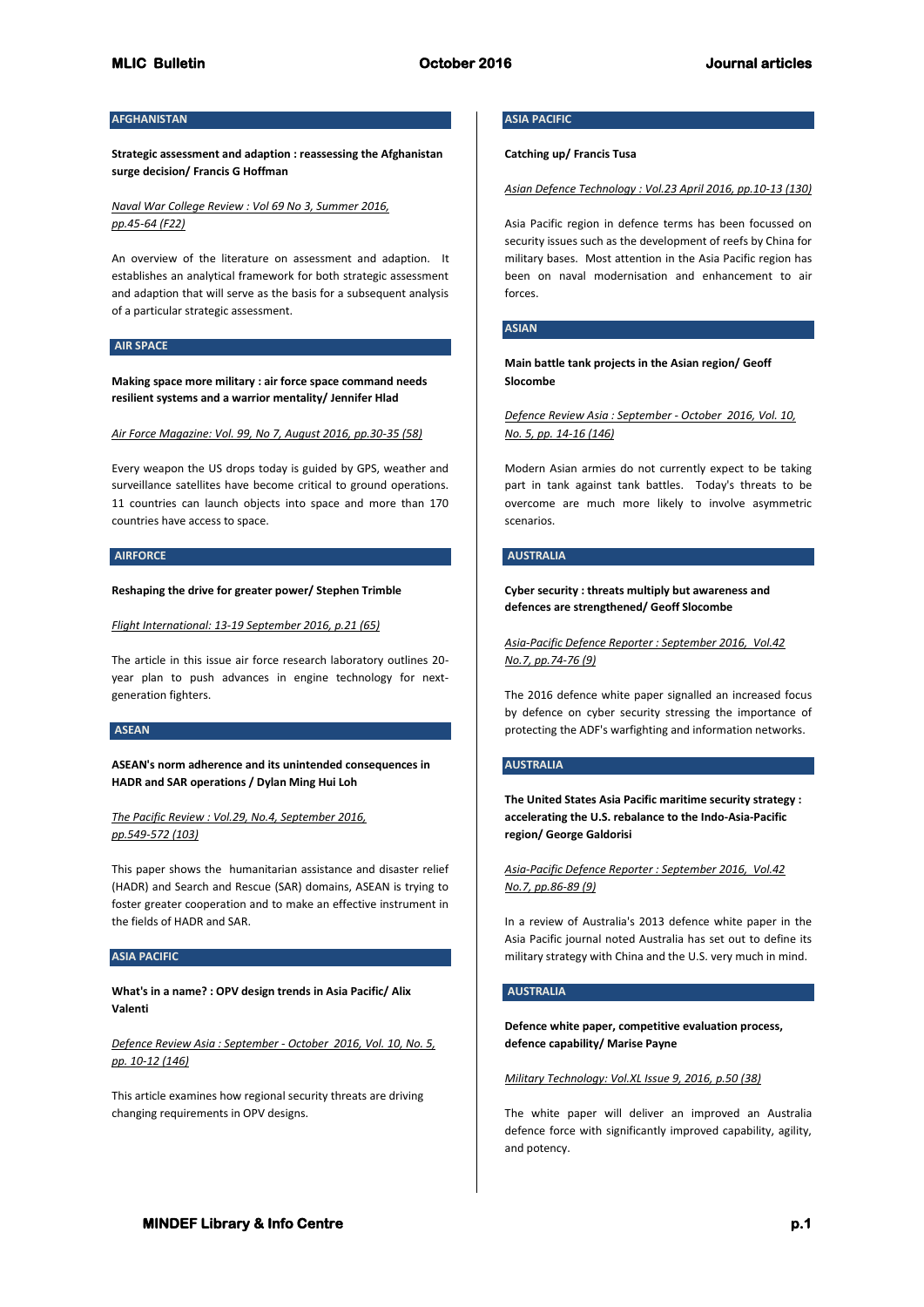# **AUSTRALIA**

#### **Defence from and for Australian land forces/ Robert Czulda**

#### *Military Technology: Vol.XL Issue 9, 2016, p.51-52 (38)*

According to official plans, the land forces should acquire and maintain universal and inter-operable capabilities, combined with precise force application and what is referred to as intelligence surveillance, target acquisition and reconnaissance electronic warfare.

# **Australian defence force views on Islam : does cultural sensitivity training matter?/ Charles Miller**

## *Military Technology: Vol.XL Issue 9, 2016, p.57-58 (38)*

The training attempts to familiarise ADF personnel with the main attributes of the culture of the nations to which they are to be deployed. A better approach from the study the ADF best advised to reinforce troops professional ethics of respect for foreign civilians and collaborative teamwork with foreign allies.

## **OPV survey/ Massimo Annati**

# *Military Technology: Vol.XL Issue 10, 2016, pp.78-81 (38)*

This article looks at today's fast deployable and most cost effective assets available

#### **AVIATION**

**rmy special operations aviation : NCO role in mission command/ Stephen H Helton**

#### *Army Aviation : 31 July 2016, pp.14-15 (6)*

The article in this issue competence and empowerment building effective leaders in army aviation maintenance.

#### **Culture and leadership / Michael J Hertzendort**

*Army Aviation : 31 July 2016, pp.24-25 (6)*

The article in this issue the secret capability behind the 160th special operations aviation regiment (airborne)

## **BRUNEI**

#### **Simulated readiness/ Atul Chandra**

## *Asian Defence Technology : Vol.23 April 2016, pp.22-23(130)*

CAE's Brunei MPTC (Multi Purpose Training Centre) will receive the first S-70i flight simulator in the region.

# **CHINA**

# **Planning for gold : assessing Chinese maritime strategy from primary sources/ Ryan D Martinson**

*Naval War College Review : Vol 69 No 3, Summer 2016, pp.24-44 (F22)*

This article focuses on Chinese maritime strategy defined as state policy governing the development and use of sea power to achieve national objectives in peacetime.

**Nato's new role : the alliance's response to a rising China/ Zinaida Bechna**

*Naval War College Review : Vol 69 No 3, Summer 2016, pp.66-81 (F22)*

The argument is the transatlantic relationship is challenge by not only Russia's Machtpolitik actions in Crimea and Ukraine, also the rise of China and the lack of a shared security identity between United States and major NATO members.

## **Future warfare in the Western Pacific/ Stephen Biddle**

# *International Security : Vol 41, No 1, Summer 2016, pp.45-88 (68)*

This article thus provides a more systematic assessment of the potential military effectiveness of Chinese A2/AD. Will China be able to push U.S. forces far enough from its shore to threaten U.S alliances.

**Should the United States reject MAD : damage limitation and U.S. nuclear strategy toward China/ Charles L Glaser**

# *International Security : Vol 41, No 1, Summer 2016, pp.49-98 (68)*

The analysis indicates that the greatest uncertainty about China's current and future retaliatory capabilities lies in how effectively China responds to U.S. damage-limitation programs

## **Cyber security relations/ Ching Chang**

# *Asia Pacific Defense Forum: Vol.41, Issue. 3, 2016 pp.41-43 (F5)*

China and the U.S on the issue of cyber security will help enhance mutual trust and promote cooperation between the two countries. The agreement promises cooperation from both sides on investigation of cyber crimes, collection of electronic evidence, and mitigation of malicious cyber activity emanating from their territory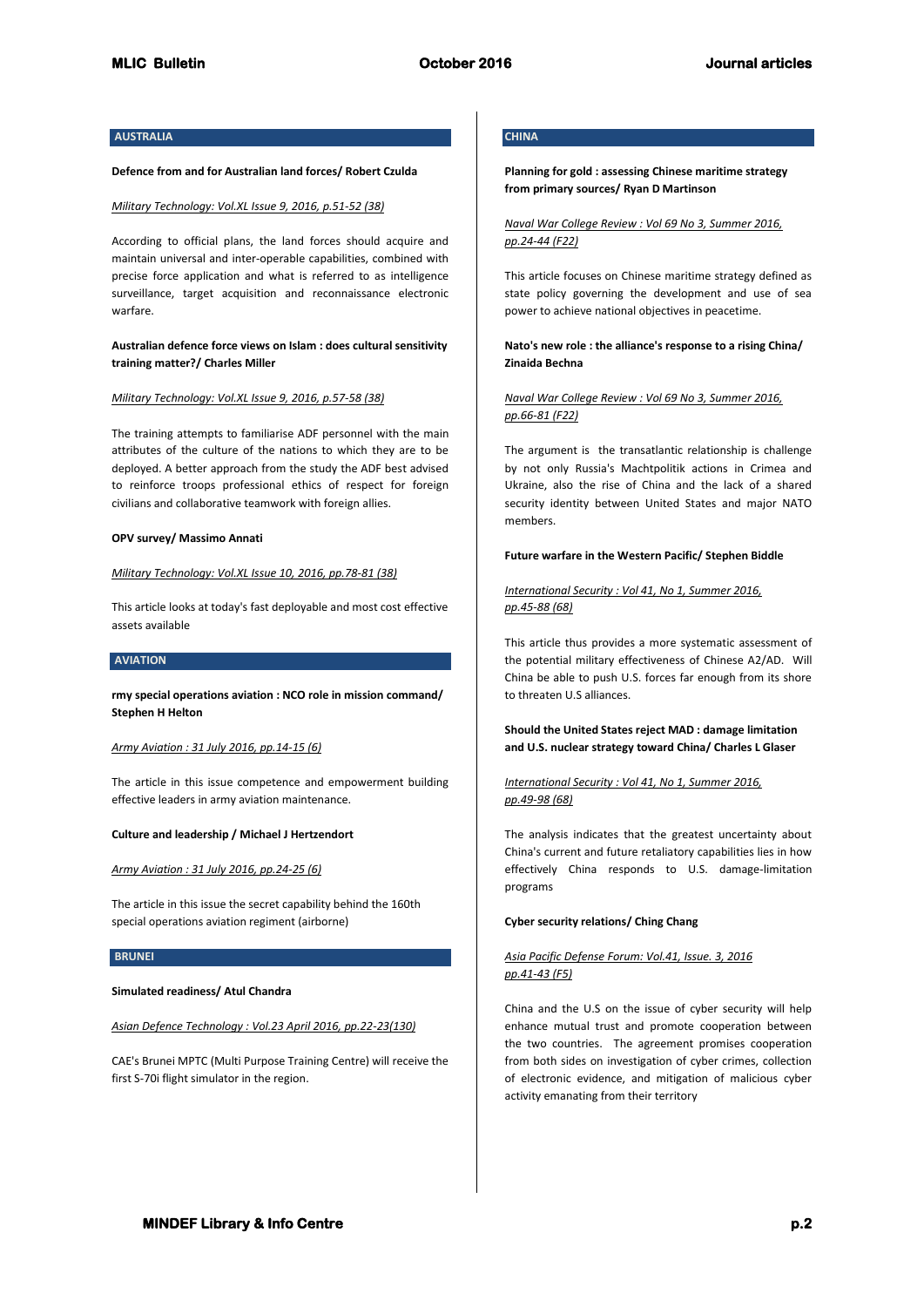# **CHINA**

#### **Hasty strategy/ Andrew Drwiega**

#### *Asian Defence Technology : Vol.23 May/June 2016, pp.26-29(130)*

China is trying to create a new normal to establish the East China Sea (ECS), Japan is focusing on a military procurement strategy that will allow it to rapidly counter Chinese incursions around the Senkaku islands

# **Beijing's North Korea policy in 2016 : keep calm and carry on/ Adam Cathcart**

## *RUSI Newsbrief: Vol 36 No 5, September 2016, pp.16-18 (129)*

In early 2016 four possible structural adjustments of note came from Beijing in relations of North Korea

#### **Strategy in China and North Korea/ See Won Byun**

## *Asian Perspective: Vol.40 No.3, 2016, pp.493-522(11)*

The current discourse on major-power relations more importantly reveals three patterns of continuity in Chinese thinking. First China's reassurance of nonconfrontational intentions under lies its assertions of peaceful development. The desire to avoid hegemonic conflict was in fact a driving premise of US-China normalization.

# **China's goldwater-Nichols? : assessing PLA organizational reforms/ Philip C Saunders**

# *JFQ : Joint Force Quarterly : 3rd Quarter 2016, No 82, pp.68-75 (79)*

China has announced a series of major reforms to the organizational structure of the PLA the central military commission (CMC) has been revamped, the four general departments dissolved. New service headquarters created, and five new theater commands established in place of the seven military regions.

#### **China to provide eight subs to PN by 2028/ Farhan Bokhari**

# *IHS Jane's Defence Weekly: Vol.53 Issue. 36, 07 September 2016, p.6 (122)*

China is provide Pakistan with eight submarines by 2028.

# **Securitization moves to positive outcomes : the case of the spring 2010 Mekong crisis/ Sebastian Biba**

# *Security Dialogue : Vol.47, No.5, October 2016. pp.420-439 (47)*

The article introduces different behavioral strategies that audiences can employ to reject securitization moves, the passive recipient strategy the blocking strategy and the active reshaping strategy.

# **CYBER SECURITY**

# **A theory of actor-network for cyber-security/ Thierry Balzacq**

# *European Journal of International Security : Vol 1 Issue 2, July 2016 pp.176-198*

The aim of this article to propose a new theorisation of cyber security through ANT concepts. The article situated cyber-security research in the wider field of security studies. Second the article argued that cyber-threats should be investigated and addressed within the space they enact three overlapping forms networks, regions, and fluids. Third the article demonstrated malware challenges the consistency of networks and the sovereign boundaries set by regions at the same time re-enact them.

## **No silver bullet : effective cyber security**

# *Australia Defence Magazine: Vol.24, No.9, September 2019, pp.28-30 (61)*

Cyber attackers come in many different forms and use a variety of means in their attempt to gain access to the network of an organisation. The cyber threat is growing more complex and sophisticated.

# **CYBERSPACE**

#### **Cyber secrecy undermines deterrence/ Blake D Herzinger**

# *Proceedings US Naval Institute: September 2016, pp.44-46 (86)*

Revealing a credible, clear and condified U.S ability to counterattack decisively in the cyber domain will force hackers and attackers to reconsider their actions.

# **DEFENCE EXPENDITURES**

# **Sanction failure : economic growth defense expenditures and the Islamic republic of Iran/ Bruce D Mc Donald**

## *Armed Forces & Society: Vol. 42 No. 4 October 2016, pp.635-654 (3)*

To investigate the economic implications of sanction on high militarized economies. Developed a defense-driven economic growth model based on the extant literature and empirically tested with Iranian data.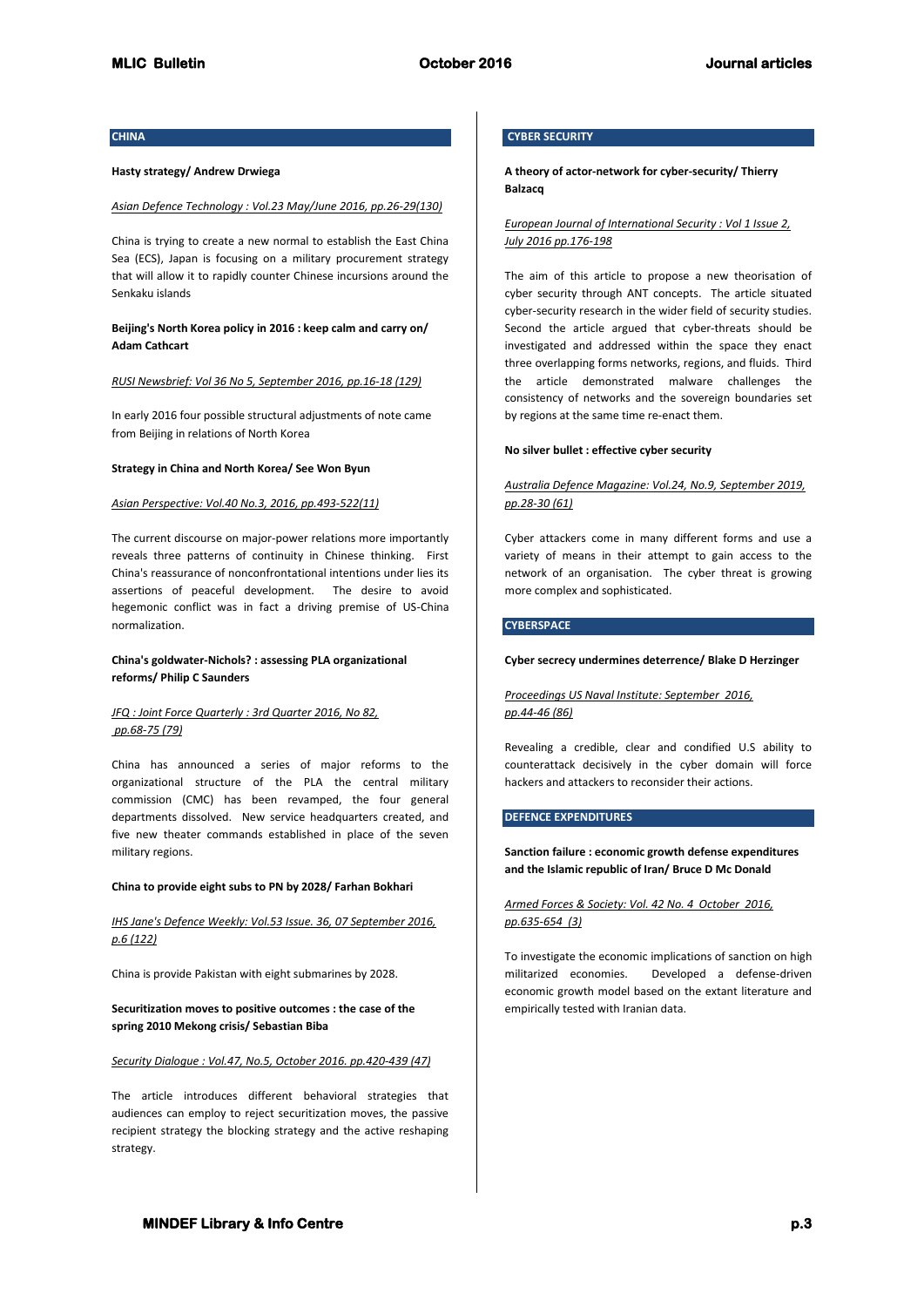# **DEFENCE INTELLIGENCE**

#### **The problem of defence intelligence/ Philip H J Davies**

# *Intelligence and National Security: Vol.31, No.6, October 2016, pp.797-809 (99)*

Defence intelligence is subject to and prompts a range of difficulties and challenges that are either especially acute in the defence context or have ramifications for the wider intelligence community that remain to be fully appreciated. The article concludes UK's experience has echoes and notably in the US wider international study of defence intelligence is both long overdue and have implications for understanding.

# **DISASTER**

#### **Disaster response in Nepal/ Justin Pummel**

## *Asia Pacific Defense Forum: Vol.41, Issue. 3, 2016 pp.44-49 (F5)*

The article in this issue the Nepal earthquake response demonstrated several key lessons learned that should be sustained in the future. Existing relationships are critical, civilmilitary cooperation is essential, security cooperation fosters effective response and a joint task force plan is necessary.

#### **A way ahead for DOD disaster preparedness/ Frank C DiGiovanni**

# *JFQ : Joint Force Quarterly : 3rd Quarter 2016, No 82, pp.47-53 (79)*

The recommendations addressing of concern focus on planning before disasters occur. A DOD wide framework with templates developed for use by commands to support integration of disaster related activities into current exercise structures would support command efforts when they are called upon to respond.

# **Crisis communications : exercise Pacific endeavor tests nations capabilities during major disaster/ Forum Staff**

## *Asia Pacific Defense Forum: Vol.41, Issue. 3, 2016 pp.50-53 (F5)*

The article in this issue the military personnel from 21 nations gathered in the Philippines for exercise Pacific endeavor an annual disaster response drill organised by U.S Pacific command.

## **JAPAN**

**The changing character of disaster victimhood : evidence from Japan's "great earthquakes"/ Gregory Clancey**

# *Critical Asian Studies: Vol 48 No 3, September 2016, pp.356-379 (95)*

This article traces across five great earthquakes that spanned roughly 150 years (1855-2011), a period convergent with modern Japan. The article is one contribution to an as-yet unexamined history and comparative study of the modern role of disaster victim.

# **JAPAN**

# **The rise of China and Japan's balancing strategy : critical junctures and policy shifts in the 2010s/ Kei Koga**

# *Journal of Contemporary China : Vol.25, No. 101, September 2016 pp.777-791 (102)*

This article argues that Japan has maintained balancing behavior vis-a-vis China since the end of the cold war. The incremental shift to explicit balancing began after the 2010. The next section discusses Japan's policy toward China from the end of the cold war and illustrates the Japan's posture toward China was consistently supported by strong external balancing capabilities through the US-Japan alliance.

# **Routinised recognition and anxiety : understanding the deterioration in Sino-Japanese relations/ Karl Gustafsson**

# *Review of International Studies: Vol 42 Issue 4, October 2016, pp.613-633 (45)*

This article has argued that deteriorations in interstate relations can result from disruptions to states reciprocally performed routinised recognition and disruptions can occur through three anxiety-inducing mechanisms. The article explains why bilateral relations might deteriorate even in a situation characterised by routinised mutual recognition.

## **Japan's military strength: the Japan self-defense forces turn up the heat/ Peter Donaldson**

*Military Technology: Vol.XL Issue 10, 2016, pp.58-66 (38)*

This article investigates Japan's current military power .

## **Japanese MoD seeks \$50bn to counter Chinese N Korean threats/ Julian Ryail**

# *IHS Jane's Defence Weekly: Vol.53 Issue. 36, 07 September 2016, p.4 (122)*

Tensions between Japan and neighbouring China and North Korea remain high, with the new budget request reflecting Tokyo's plans to develop and deploy new anti-ship missile and air defence systems along with a new mobile amphibious infantry unit.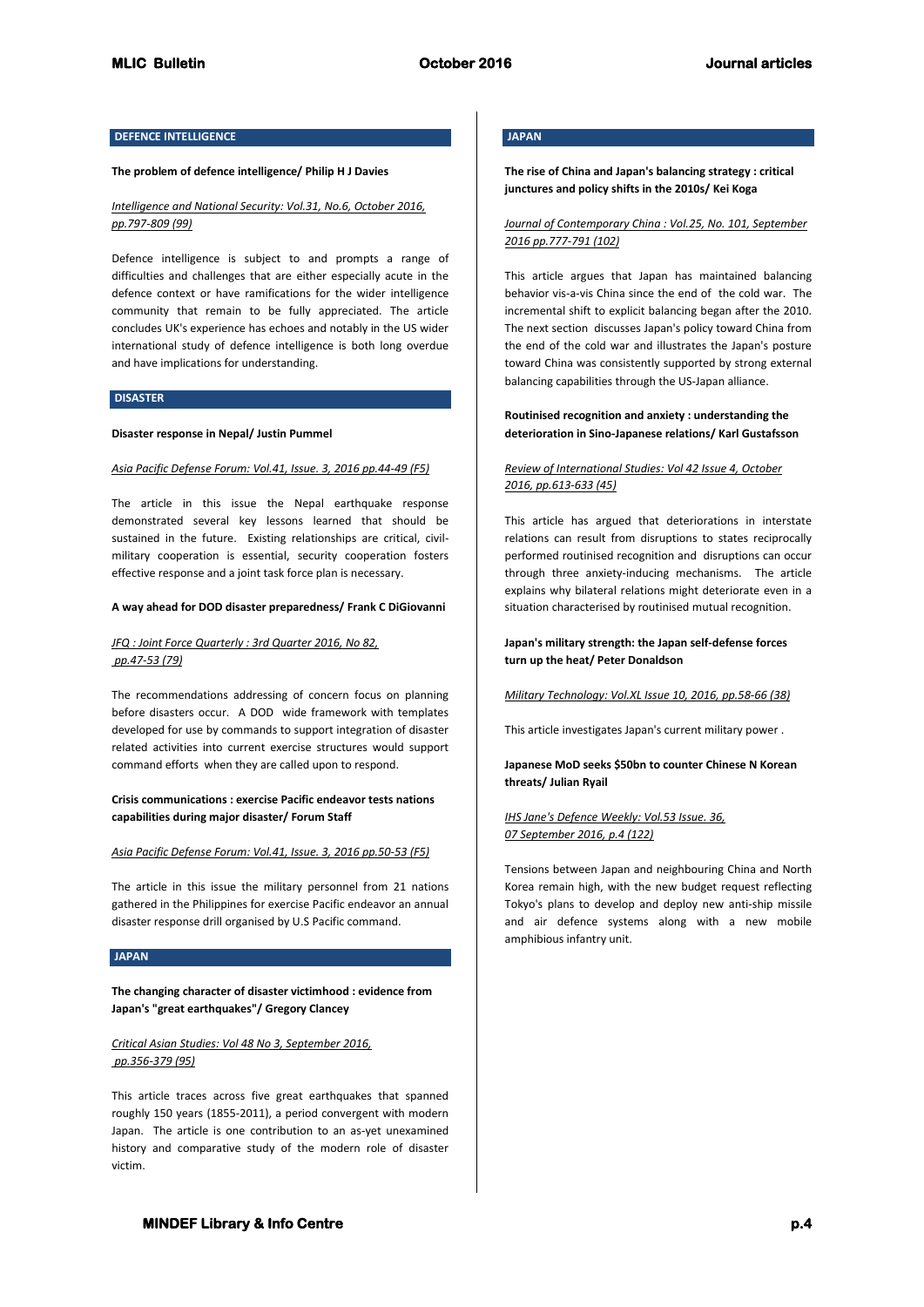# **KOREA**

**Washington's failure to resolve the North Korean nuclear conundrum : examining two decades of US policy/ Niv Farago**

# *International Affairs : September 2016, Vol.92 No.5, pp.1127-1145 (32)*

The first part examines the relationship between the Clinton administration's failure to implement the agreed framework of 1994 and Pyongyang's decision to initiate a clandestine uranium programme that gained momentum after the agreement became moribund in the late 1990s. The second part explores the Bush administration's 'bold approach' towards Pyongyang. The third part reviews Obama administration's confrontational attitude towards Pyongyang during its early days in office

# **LEADERSHIP**

**Switching the paradigm from reactive to proactive : stopping toxic leadership/ Mike Rybacki**

# *JFQ : Joint Force Quarterly : 3rd Quarter 2016, No 82, pp.33-39 (79)*

The purpose of this article is to provide an overview of the current thoughts on toxic leadership and provide an action-able approach for countering and preventing the development of toxic leader environments.

## **MALAYSIA**

By-election victories to further bolster Najib's position

*Asia Monitor South East Asia Vol.2 : Vol.27, Issue 9, September 2016 , p.2 (49)*

Barisan national (BN) obtained a convincing victory during the two elections suggesting that embattled prime minister Najib Razak still commands a considerable agree of support from the electorate.

## **MARITIME PIRACY**

**The pirates curse : economic impacts of the maritime piracy/ Bruno S Sergi**

# *Studies in Conflict & Terrorism, Vol.39, No 10, October 2016, pp. 935-952 (114)*

The aim of this article is to raise awareness on the works carried out within economics on maritime piracy and to explore the main works on maritime piracy analyzed in quantitative economics

# **MILITARY LESSONS**

## **Learning the right lessons/ Francis Tusa**

*Asian Defence Technology : Vol.23 May/June 2016, pp.30-*33(130)

The key military lessons from the wars of 2000s were logistics ones. These lessons have enduring validity in the new wars of the 2010s and 2020s.

## **MILITARY MEDICINE**

**Toward preventing post-traumatic stress disorder : development and testing of a pilot predeployment stress inoculation training program/ Laurel Hourani**

# *Military Medicine: International Journal of AMSUS : Vol 181 Issue 9, September 2016, pp.1151-1160*

The objective of this pilot study was to design ,develop and evaluate a predeployment stress inoculation training preventive intervention to enable deploying personnel to cope better with combat related stressors and mitigate the negative effects of trauma exposure.

# **NAVY**

#### **Flying trucks? No. strike assets? Yes/ Daniel M Marzluff**

*Proceedings US Naval Institute: September 2016, pp.18-22 (86)*

Integrate manned and unmanned aviation assets particularly within the carrier air wing and pursue the strike capability of unmanned platforms as aggressively as possible to meet the growing threats.

#### **NORTH KOREA**

**Aid to the enemy : linking development and peacebuilding on the Korean peninsula/ Dong Jin Kim**

# *The Pacific Review : Vol.29, No.4, September 2016, pp.473-498 (103)*

This paper discusses the link between the strategic aspects of peacebuilding and conflict sensitive development to analyze the South Korean aid activities in North Korea in the context of the Korean conflict and to explore the possibility of aid for peace on the Korean peninsula in the future.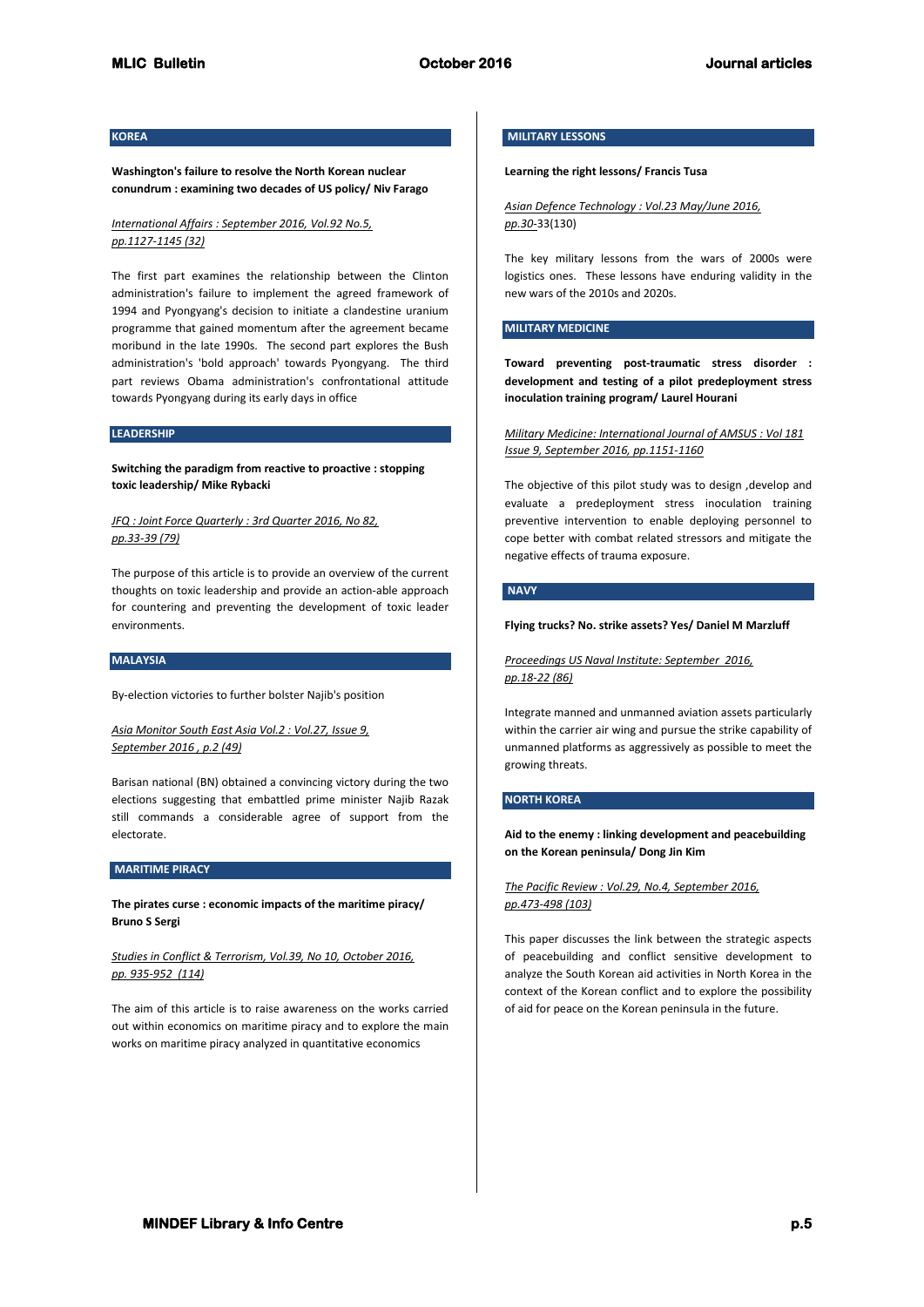# **NORTH KOREA**

**Russian missile destroyer, air-droppable SAM, North Korea's advanced SAM, Russian air to air missiles/ Doug Richardson**

*JED Journal of Electronic Defence : Vol 39, No 8, August 2016, pp.44-46 (70)*

Kim Jong-un had witnessed the test of a new type anti-air guided weapon system and the South Korean defense ministry confirmed that the firing had been conducted.

**Kim's Last laugh : an unyielding North Korea launches its biggest nuclear test yet-and there's little the U.S. alone can do to stop it/ Charlie Campbell**

## *Time: September 2016, pp. 20 - 23 (135)*

North Korea conducted its fifth nuclear test - the largest to date with a yield of some 10 to 20 kilotons comparable to the Hiroshima bomb.

**Drawing the line : combating atrocities in North Korea/ Jung Hoon Lee**

# *The Washington Quarterly: Vol 39, No. 2, Summer 2016, pp. 61-77 (108)*

The report has given rise to a new strategy embracing human rights as an effective tool not a distraction in reducing North Korea's security, threat and eventually increasing the chances of Korean unification.

#### **North Korea's cyber warriors/ Forum Staff**

## *Asia Pacific Defense Forum: Vol.41, Issue. 3, 2016 pp.11-13 (F5)*

Governments are combating the threat by scrutinizing the nation's cyber operations and sharing information on attacks.

# **Loss aversion and risk taking in North Korea's militant strategy 1967-1968/ Jein Do**

## *Asian Perspective: Vol.40 No.3, 2016, pp. 523-546 (11)*

These studies focus on the post 1990's as the genesis of North Korea's risk prone behavior. North Korea therefore stressed the role of small countries in the revolutionary struggle and launched the most violent phase of its militant strategy emphasizing the US threat as the common enemy.

# **PAKISTAN**

Game-changer : Pakistan army takes lead CPEC role/ Farhan Bokhari

*IHS Jane's Defence Weekly: Vol.53 Issue. 36, 07 September 2016, p.22 (122)*

China-Pakistan economic corridor initiative adds another facet to the wide ranging relationship between Pakistan's armed forces and China.

# **PHILIPPINES**

**Philippine amphibious warfare school : transforming defense capabilities/ Rafael Naranjo**

*Marine Corps Gazette : Vol.100, No.9, September 2016, pp.72-74(71)*

The armed forces of the Philippines (AFP) recently hastened its modernization program based on the country's current security situation. The corps is primarily focused on tasks for internal security operations and rarely trains or conducts amphibious operations.

**Political changes impact on defence in the Philippines/ David Saw**

*Military Technology: Vol.XL Issue 9, 2016, p.59-63 (38)* 

The strong military credentials of the new secretary of national defense will reassure regarding the management of the defence and security strategy of the Philippines.

## **SINGAPORE**

Is full spectrum operations a viable strategic posture for the Singapore armed forces/ Lee Hsiang Wei

#### *Pointer: Vol 42, No 3, 2016, pp. 17-25 (F28)*

This article highlights how being full spectrum capable would deter opposing forces to attack Singapore. It takes into account the mission statement of the ministry of defence and the SAF to enhance Singapore's peace and security through deterrence and diplomacy.

**Cyber attacks and the roles the military can play to support the national cyber security efforts/ Alan Ho Wei Seng**

## *Pointer: Vol 42, No 3, 2016, pp.27-37 (F28)*

The article highlights on techniques of cyber attack and their impact to the military and cyber security measures and implementation.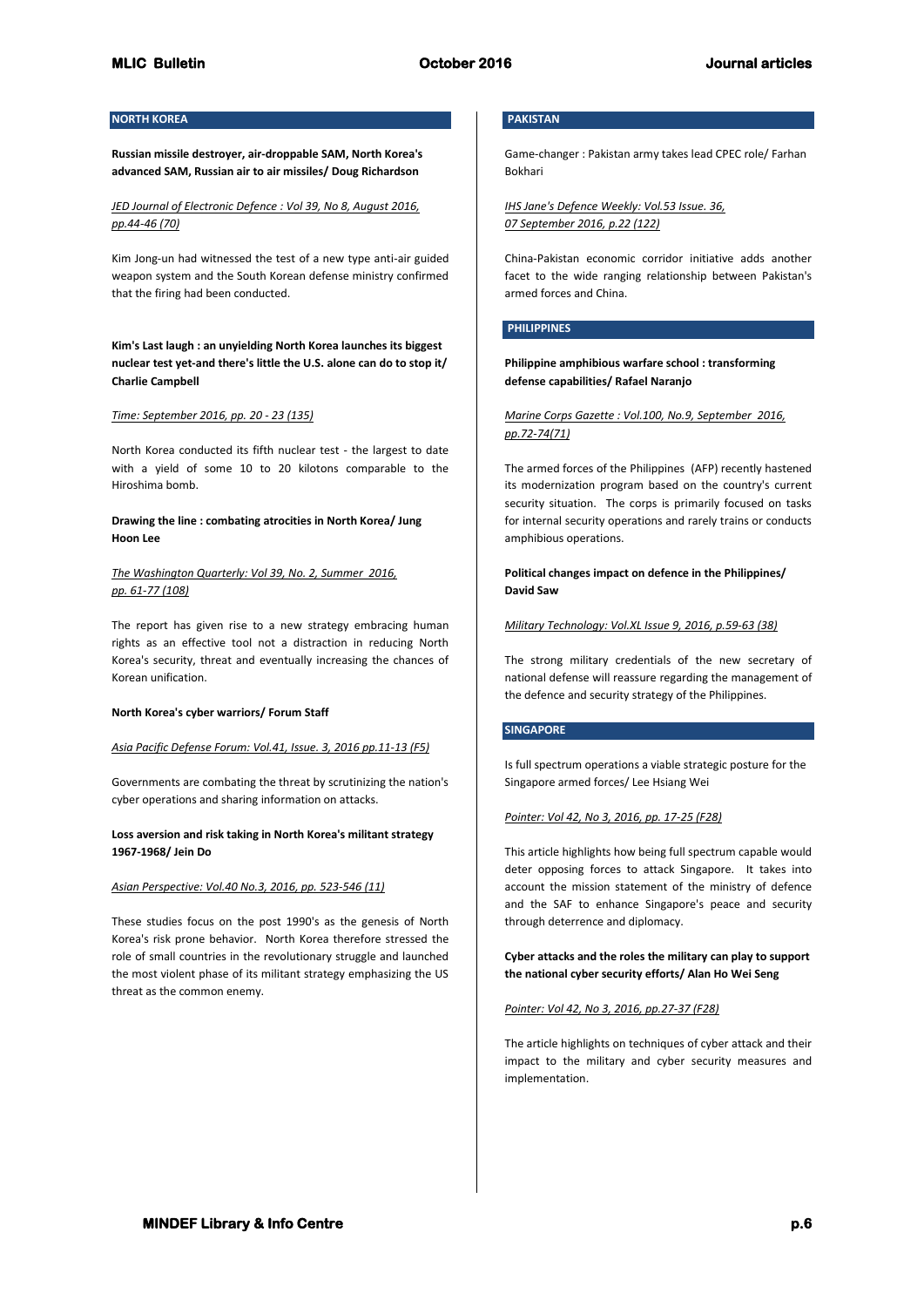# **SINGAPORE**

**The effective maritime security management model (EMSMM) : a perspective from practitioners in Singapore/ Elena Sadovaya**

#### *Security Journal : Vol 29, No 4, pp.661-682 (48)*

This article studies the implementation and effectiveness of maritime security requirements for shipping. The model includes nine factors and is based on various approaches for maritime security management.

## **SMART LOGISTICS**

## **Smart logistic/ Stephen W Miller**

*Armada International : August/September 2016 Issue 04, pp.12-17 (2)*

The key changes to tactical vehicle design encompass three areas: crew protection, off road-mobility and availability/reliability

# **SOUTH CHINA SEA**

A maritime or continental order for Southeast Asia and the South China Sea?/ Peter Dutton

# *Naval War College Review : Vol 69 No 3, Summer 2016, pp.6-13 (F22)*

China's advances into the South China Sea pose a challenge to the capacity of naval and other power -projection forces to ensure an open economic and political regional order.

## **South China sea strategies : determining China's next move in the region/ Alexander Vuving**

#### *Asia Pacific Defense Forum: Vol.41, Issue. 3, 2016 pp.27-31 (F5)*

The overall objective is to gain control of the South China Sea. China wants to achieve its objective through activities that create new facts on the ground, set up the playing field and psychologically change the strategic calculus of other nations.

## **Battlefield utility/ Ian Kemp**

# *Asian Defence Technology : Vol.23 January/February 2016, pp.14-18 (130)*

American, European and now South Korea offer a range of medium utility helicopters. The UH-60 black hawk is the world's premier utility and the U.S army's largest helicopter fleet.

# **SOUTHEAST ASIAN**

# **Ageing arsenals/ Wu Shang-Su**

## *Asian Defence Technology : Vol.23 April 2016, pp.6-8 (130)*

Military modernisation in Southeast Asian countries has been viewed as an issue of military procurements threatening regional stability.

# **SOUTHEAST ASIAN**

**To what extent can Singapore's maritime security outlook be considered as exceptional within Southeast Asia/ Daniel Kho Zhi Guo**

## *Pointer: Vol 42, No 3, 2016, pp.1-16 (F28)*

This article divided into three parts. First defining and explaining what MARSEC. Second compares the outlook of MARSEC in various countries in the Southeast Asian region, namely, Brunei, Indonesia, Malaysia and Thailand. Finally ends with Singapore's MARSEC outlook which consists of several groups

# **SPORT & EXERCISE MEDICINE**

**Exercise : not a miracle cure just good medicine/ Domhnall MacAuley**

*British Journal of Sports Medicine (The Journal Of Sport And Exercise Medicine) : Vol 50, Issue 18, September 2016, pp.1107-1108 (16)*

What is extraordinary is how long it is taking mainstream medicine to accept the importance of physical activity. A recent report from the Academy of Medical Royal Colleges: Exercise the miracle cure and the role of the doctor in promoting it. It is effective in primary prevention, secondary prevention and in the treatment of many common diseases.

#### **TERRORISM**

# **Al Qaeda in the Islamic Maghreb terrorism, insurgency or organized crime/ Sergei Boeke**

# *Small Wars & Insurgencies: Vol. 27, No. 5, October 2016, pp. 914-936 (97)*

This article will focus on AQIM as the main organization responsible for terrorist attacks in the Sahel and as the mother of several violent offshoots.

# **Jihadist insurgency and the prospects for peace and security/ Richard Burchill**

# Small Wars & Insurgencies: Vol. 27, No. 5, October 2016, pp. 958-967 (97)

The article explains that the current global situation of jihadist insurgency is complex, that it lacks any organisational structure it only has a common ideology.